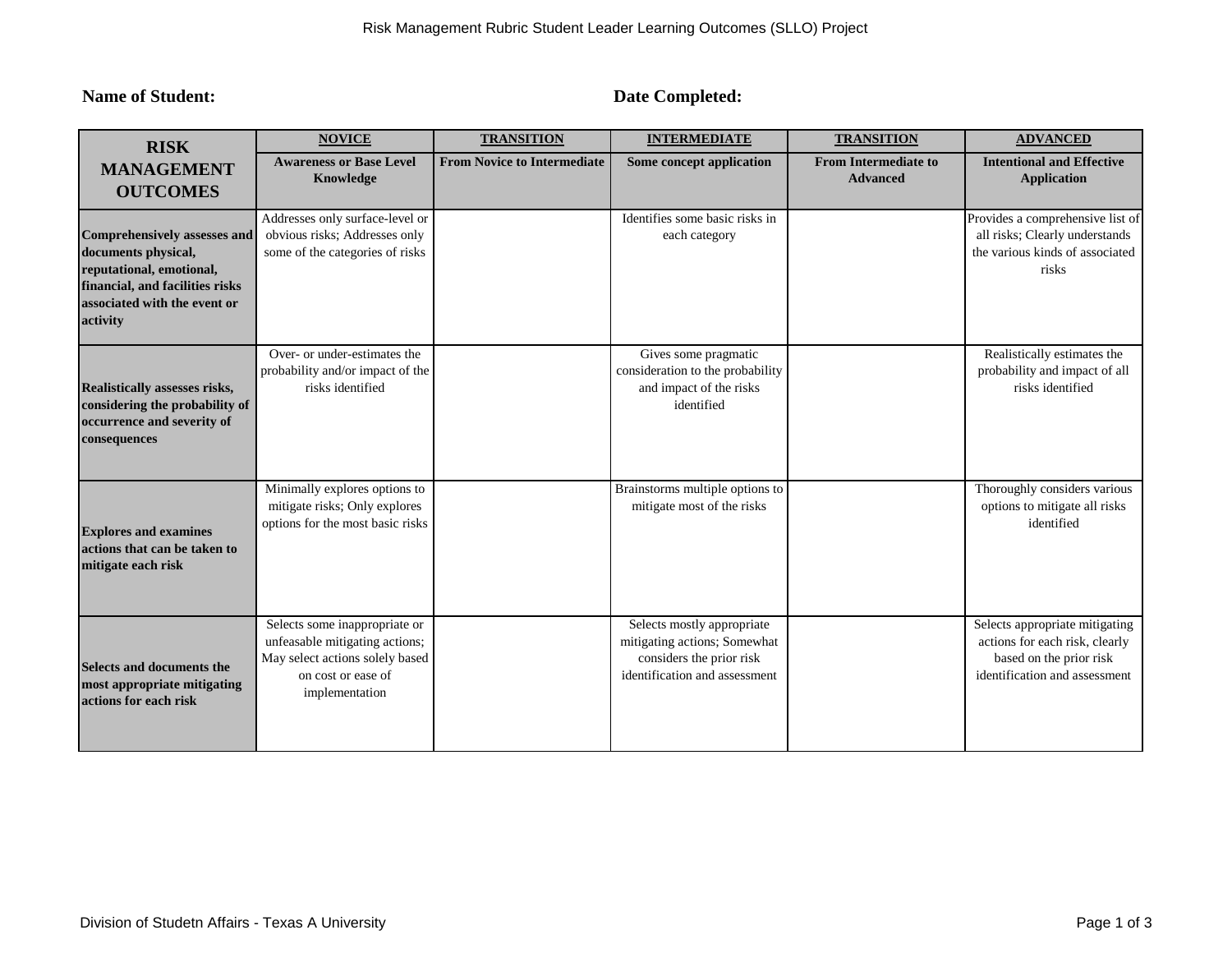| <b>RISK</b>                                                                                                                                                 | <b>NOVICE</b>                                                                                                                            | <b>TRANSITION</b>                  | <b>INTERMEDIATE</b>                                                                            | <b>TRANSITION</b>                              | <b>ADVANCED</b>                                                                                                             |
|-------------------------------------------------------------------------------------------------------------------------------------------------------------|------------------------------------------------------------------------------------------------------------------------------------------|------------------------------------|------------------------------------------------------------------------------------------------|------------------------------------------------|-----------------------------------------------------------------------------------------------------------------------------|
| <b>MANAGEMENT</b><br><b>OUTCOMES</b>                                                                                                                        | <b>Awareness or Base Level</b><br>Knowledge                                                                                              | <b>From Novice to Intermediate</b> | Some concept application                                                                       | <b>From Intermediate to</b><br><b>Advanced</b> | <b>Intentional and Effective</b><br><b>Application</b>                                                                      |
| Develops thorough<br>contingency and crisis<br>response plans that can<br>realistically be implemented                                                      | Minimally plans for emergency<br>response, plan is not feasible                                                                          |                                    | Establishes basic plans for<br>managing emergencies plans are<br>generally feasible            |                                                | Develops clear and thorough<br>contingency and crisis response<br>plans that can be implemented<br>effectively              |
| Can identify relevant<br>stakeholders who should be<br>consulted. Consults with<br>relevant "campus experts" in<br>the planning of events and<br>activities | Does not consult with anyone in<br>planning; May disregard advice<br>of anyone consulted<br>Does not identify reelvant<br>stakeholder(s) |                                    | Consults with some<br>constituents; Demonstrates<br>some consideration for their<br>input      |                                                | Consults with all relevant<br>constituents; Draws appropriate<br>conclusions from their input and<br>advice                 |
| <b>Effectively communicates risk</b><br>management plans to other<br>constituents of the<br>organization and/or event                                       | Does not or minimally shares<br>risk management plan with<br>others                                                                      |                                    | Shares basic details of the risk<br>management plan                                            |                                                | Clearly communicates details<br>and purpose of risk management<br>plans; Provides resources or<br>materials to constituents |
| <b>Implements events and</b><br>activities according to the pre-<br>established risk management<br>plan                                                     | Strays from pre-established risk<br>management plan                                                                                      |                                    | Adheres to pre-established risk<br>management plan; Minimally<br>supervises other constituents |                                                | Ensures that all constituents<br>adhere to pre-established risk<br>management plan                                          |